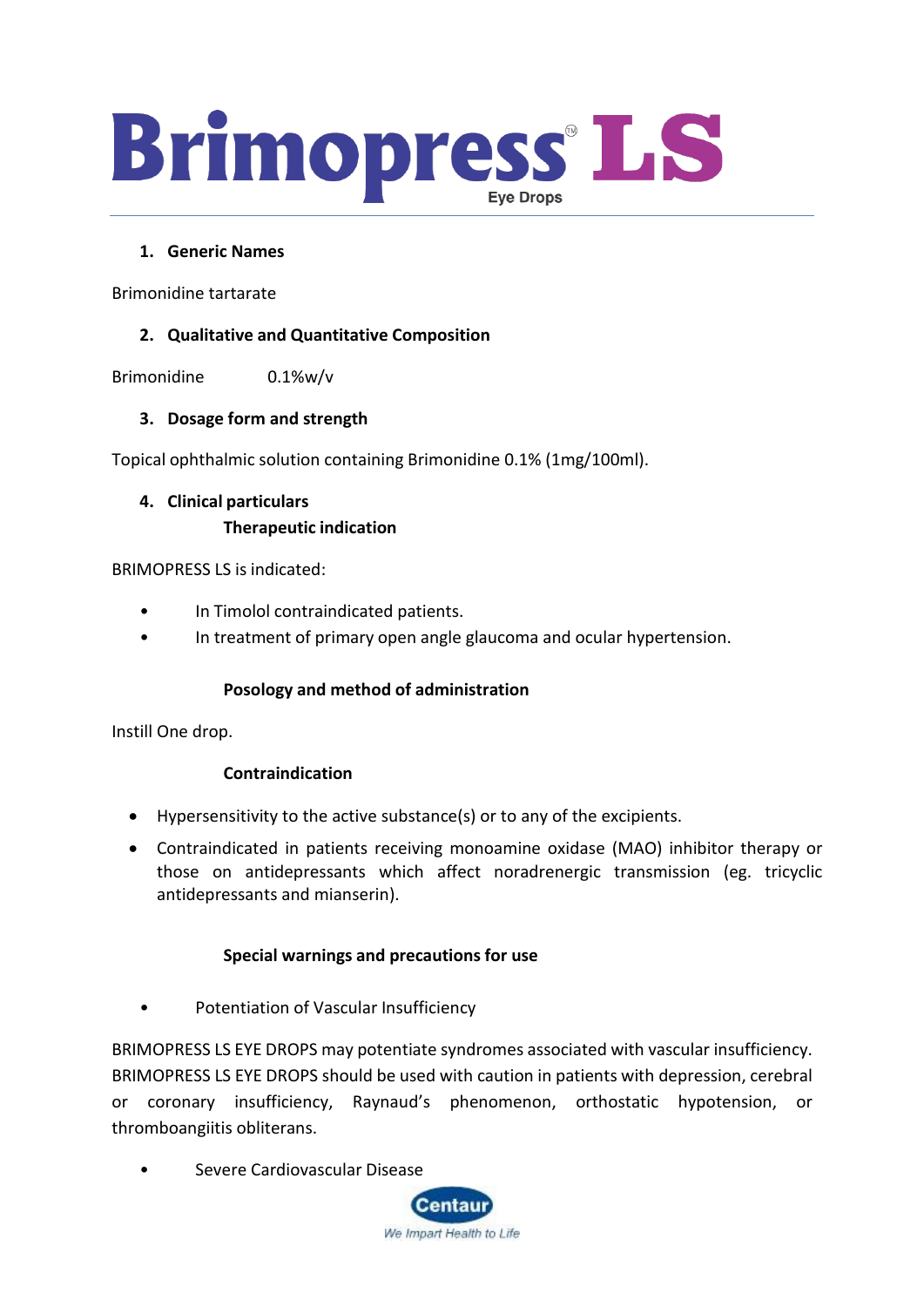Although Brimonidine tartrate ophthalmic solution had minimal effect on the blood pressure of patients in clinical studies, caution should be exercised in treating patients with severe cardiovascular disease.

• Contamination of Topical Ophthalmic Products After Use

There have been reports of bacterial keratitis associated with the use of multiple-dose containers of topical ophthalmic products. These containers had been inadvertently contaminated by patients who, in most cases, had a concurrent corneal disease or a disruption of the ocular epithelial surface

Use with Contact Lenses

The preservative in BRIMOPRESS LS EYE DROPS, benzalkonium chloride, may be absorbed by soft contact lenses. Patients wearing soft contact lenses should be instructed to wait at least 15 minutes after instilling BRIMOPRESS LS EYE DROPS to insert soft contact lenses.

## **Drug interactions**

• Antihypertensives/Cardiac Glycosides

Because BRIMOPRESS LS EYE DROPS may reduce blood pressure, caution in using drugs such as antihypertensives and/or cardiac glycoside with BRIMOPRESS LS EYE DROPS is advised.

• CNS Depressants

Although specific drug interaction studies have not been conducted with BRIMOPRESS LSEYE DROPS, the possibility of an additive or potentiating effect with CNS depressants (alcohol, barbiturates, opiates, sedatives, or anesthetics) should be considered.

• Tricyclic Antidepressants

Tricyclic antidepressants have been reported to blunt the hypotensive effect of systemic clonidine. It is not known whether the concurrent use of these agents with BRIMOPRESS LS EYE DROPS in humans can lead to resulting interference with the IOP lowering effect.Caution is advised in patients taking tricyclic antidepressants which can affect the metabolism and uptake of circulating amines.

• Monoamine Oxidase Inhibitors

Monoamine oxidase (MAO) inhibitors may theoretically interfere with the metabolism of Brimonidine and potentially result in an increased systemic side-effect such as hypotension. Caution is advised in patients taking MAO inhibitors which can affect the metabolism and uptake of circulating amines.

## **Use in special population**

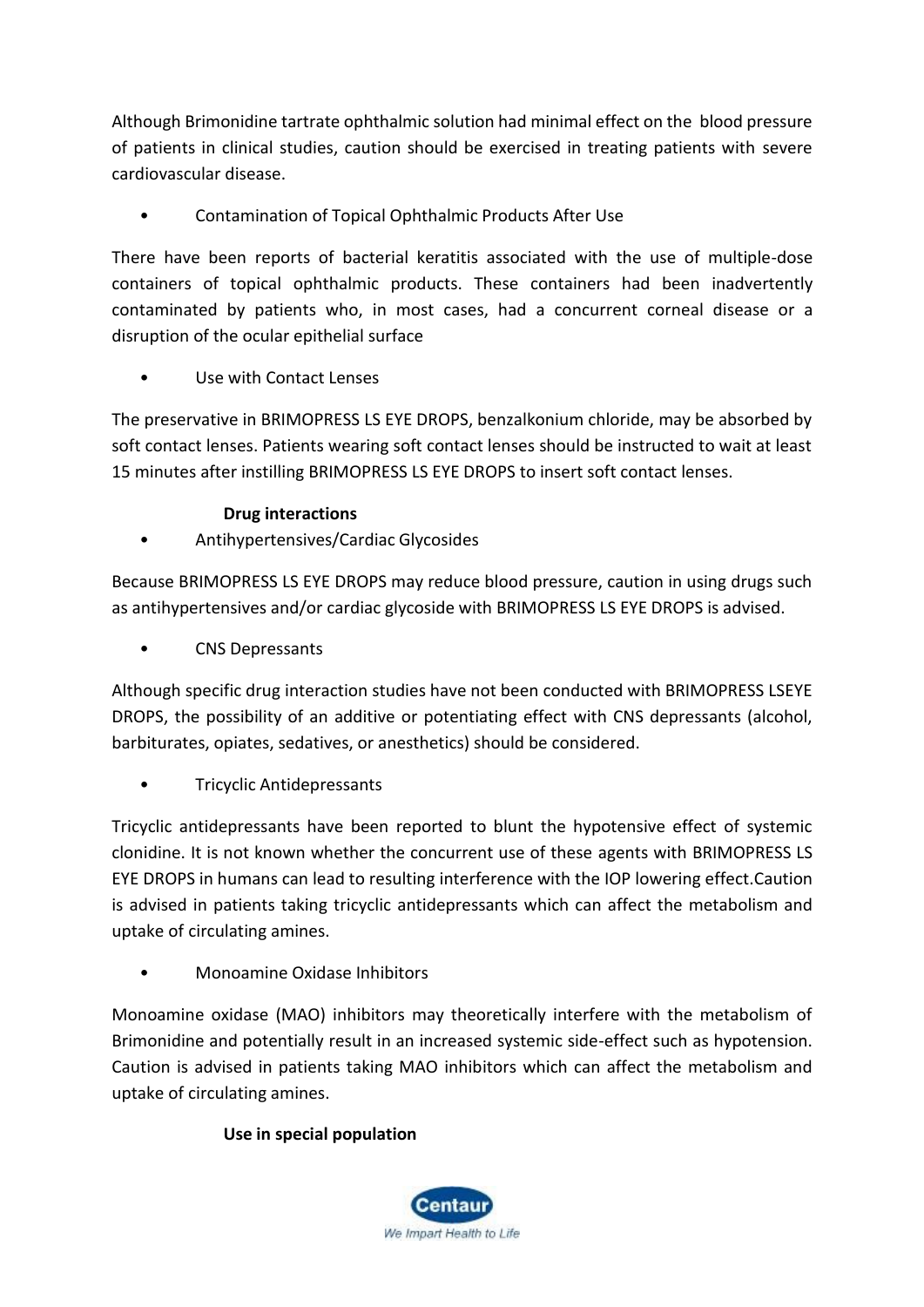- Paediatric: Children of 2 years of age and above, especially those in the 2 to 7 age range and/or weighing ≤20 kg, should be treated with caution and closely monitored due to the high incidence and severity of somnolence.
- Geriatric: No overall differences in safety or effectiveness have been observed between elderly and other adult patients.
- Liver impairment: BRIMOPRESS LS EYE DROPS has not been studied in patients with hepatic impairment.
- Renal failure: BRIMOPRESS LS EYE DROPS has not been studied in patients with renal impairment. The effect of dialysis on Brimonidine pharmacokinetics in patients with renal failure is not known.
- Pregnancy and lactation: Pregnancy Category B: Teratogenicity studies have been performed in animals. There are no adequate and well-controlled studies in pregnant women; however, in animal studies, Brimonidine crossed the placenta and entered into the fetal circulation to a limited extent. Because animal reproduction studies are not always predictive of human response, BRIMOPRESS LS EYE DROPS should be used during pregnancy onlyif the potential benefit to the mother justifies the potential risk to the fetus.

It is not known whether Brimonidine tartrate is excreted in human milk, although in animal studies, Brimonidine tartrate has been shown to be excreted in breast milk. Because of the potential for serious adverse reactions from BRIMOPRESS LS EYE DROPS in nursing infants, a decision should be made whether to discontinue nursing or to discontinue the drug, taking into account the importance of the drug to the mother.

## **Effects on ability to drive and use machine**

Patients should be cautioned against engaging in activities requiring complete mental alertness, and motor coordination such as operating machinery until their response to BRIMOPRESS LS is known.

### **Undesirable effects**

Most common adverse reactions are Eye pain, Eye irritation, Visual impairment, Ocular hyperaemia, Vision blurred, Eye pruritus.

### **Overdose**

There is limited experience of overdose with BRIMOPRESS LS. Initiate general symptomatic and supportive measures in all cases of overdosages where necessary.

**5. Pharmacological properties Mechanism of action**

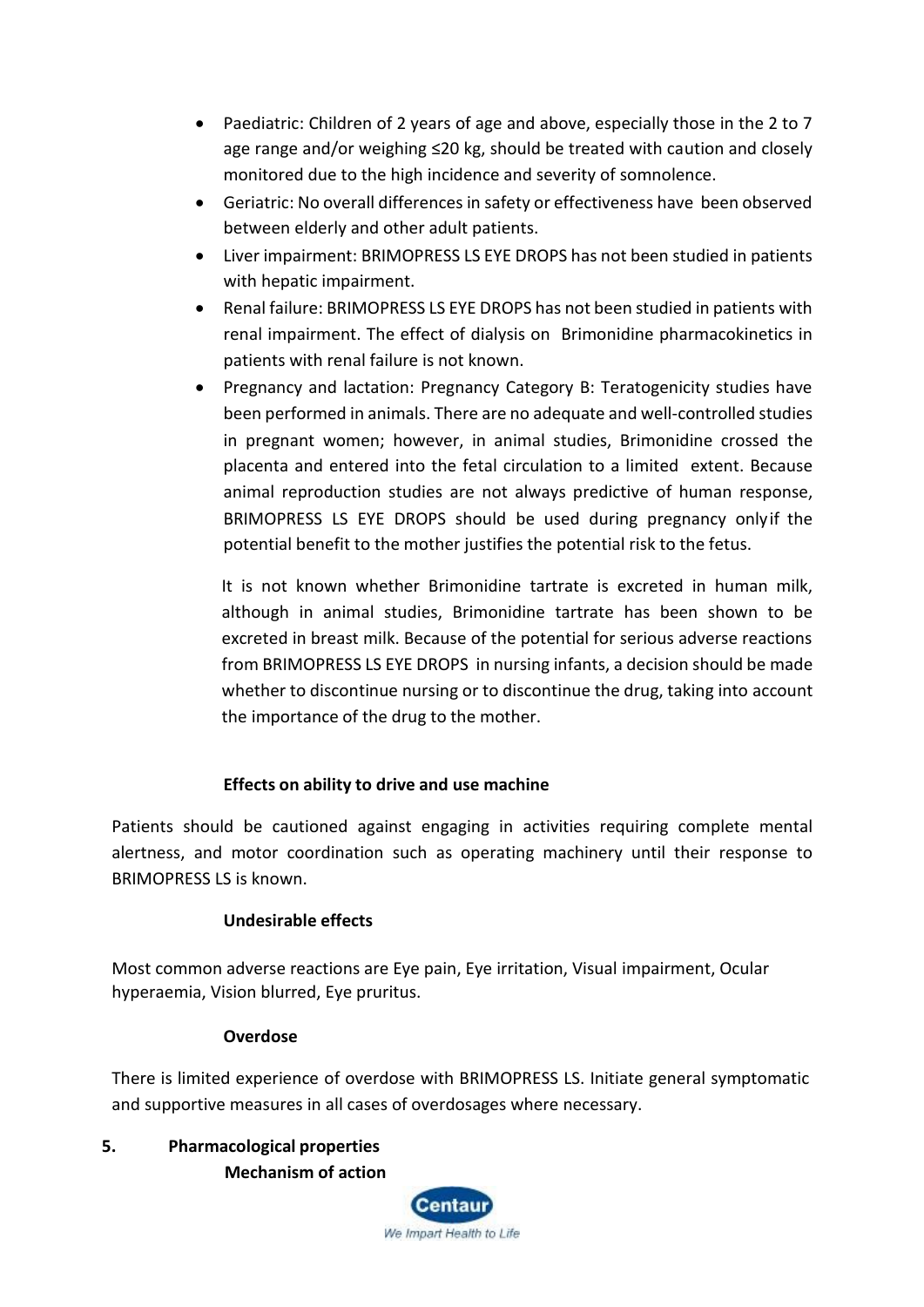BRIMOPRESS LS EYE DROPS is a relatively selective alpha-2 adrenergic receptor agonist with a peak ocular hypotensive effect occurring at two hours post-dosing. Fluor photometric studies in animals and humans suggest that Brimonidine tartrate has a dual mechanism of action by reducing aqueous humor production and increasing Uveosceleral outflow.

## **Pharmacodynamic properties**

Brimonidine Tartrate has a peak ocular hypotensive effect occurring at two hours postdosing. Elevated IOP presents a major risk factor in glaucomatous field loss. The higher the level of IOP, the greater the likelihood of optic nerve damage and visual field loss. Brimonidine tartrate has the action of lowering intraocular pressure with minimal effect on cardiovascular and pulmonary parameters

## **Pharmacokinetic properties**

After ocular administration of a 0.1% solution, plasma concentrations peaked within 1 to 4 hours and declined with a systemic half-life of approximately 3 hours. The protein binding of Brimonidine has not been studied. In humans brimonidine is extensively metabolized by the liver. Urinary excretion is the major route of elimination of brimonidine and its metabolites. Approximately 87% of an orally administered radioactive dose of brimonidine was eliminated within 120 hours, with 74% found in the urine

## **6. Nonclinical properties**

## **Animal Toxicology or Pharmacology**

6-month ocular/systemic study in rabbits and the 1-year ocular/systemic study in monkeys with 0.2, 0.5, and 0.8% brimonidine ophthalmic formulations showed no ocular or organ toxicity. The highest concentration of 0.8% used in rabbits and monkeys resulted in plasma drug concentrations of 95 (Cmax) and 10 (C2hr) times, respectively, higher than those seen in humans following topical dosing. Dose-related transient exaggerated pharmacologic effects of sedation were observed in the 1-year oral study in monkeys without any organ toxicity. The dose that elicited an apparent pharmacologic effect produced a plasma drug concentration that was approximately 115 times higher than that in humans. In 2-year carcinogenicity studies in mice and rats using doses that produced plasma concentrations 77and 118 times, respectively, higher than those seen in humans, no oncogenic effect was observed.

## **7. Description**

BRIMOPRESS LS EYE DROPS (brimonidine tartrate ophthalmic solution) 0.1%, sterile, is a relatively selective alpha-2 adrenergic receptor agonist (topical intraocular pressure lowering agent). The structural formula of brimonidine tartrate is: 5-Bromo-6-(2 imidazolidinylideneamino) quinoxaline L-tartrate; MW= 442.24.

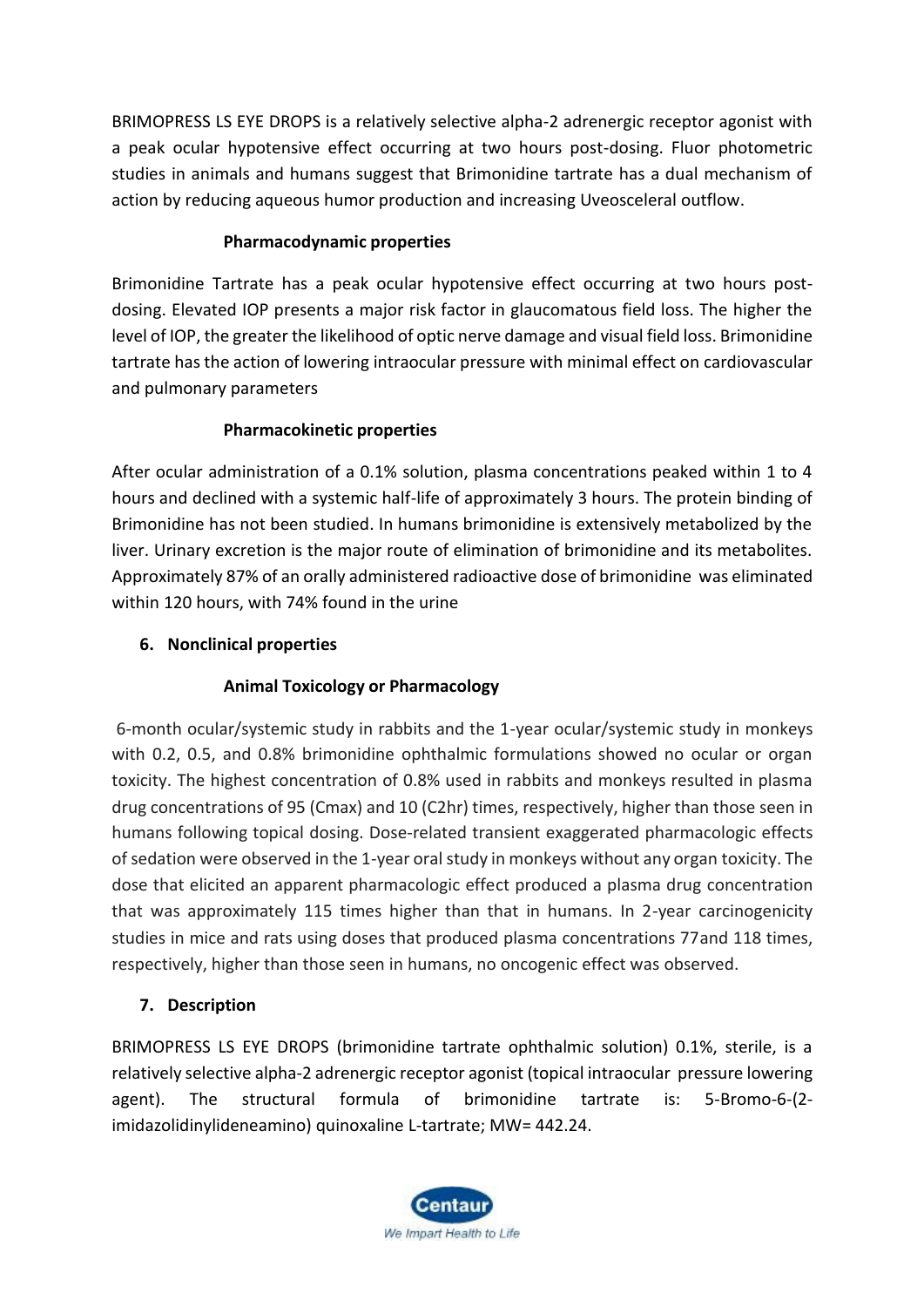

## **8. Pharmaceutical particulars Incompatibilities**

There are no known incompatibilities.

#### **Shelf-life**

24 months.

### **Packaging Information**

BRIMOPRESS-LS is supplied in clear LDPE bottle with white cap in 5 ml size.

#### **Storage and handling instructions**

Store below 30 C, protect from light. Do not freeze. Keep out of reach of children

**9. Patient Counselling Information Adverse Reactions**

Refer part 4.8

**Drug Interactions**

Refer part 4.5

**Dosage**

Refer part 4.2

**Storage**

Refer part 8.4

**Risk Factors**

Refer part 4.4